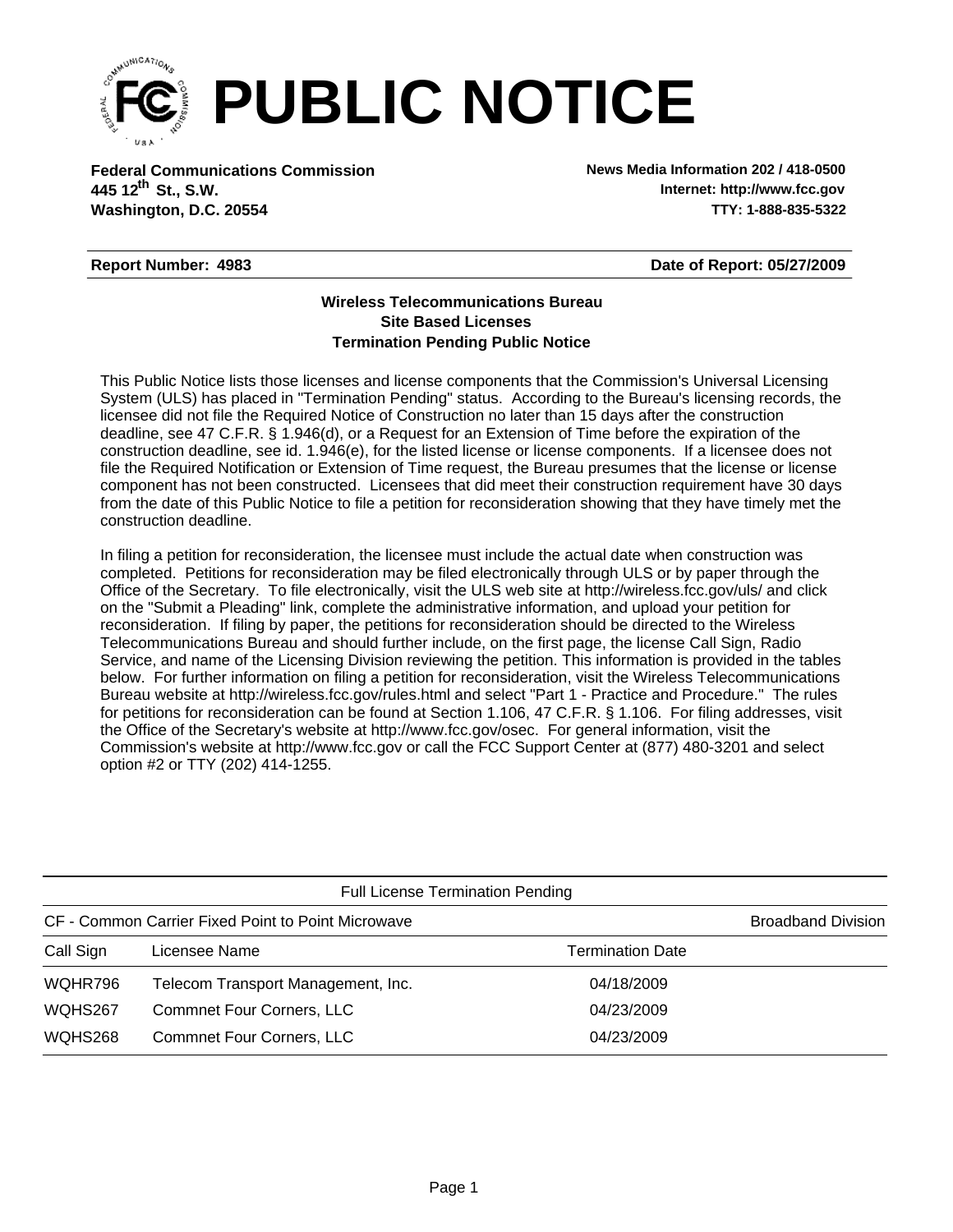Full License Termination Pending

| IG - Industrial/Business Pool, Conventional |                                           |            | <b>Mobility Division</b> |  |
|---------------------------------------------|-------------------------------------------|------------|--------------------------|--|
| Call Sign                                   | Licensee Name<br><b>Termination Date</b>  |            |                          |  |
| <b>WQIQ865</b>                              | SETEX, INCORPORATED                       | 04/17/2009 |                          |  |
| <b>WQIQ868</b>                              | NEW YORK RIDE INC.                        | 04/17/2009 |                          |  |
| <b>WQIQ994</b>                              | TURNBERRY ON THE GREEN CONDOMINIUM ASSOCI | 04/18/2009 |                          |  |
| WQIR504                                     | <b>DTG Operations Inc</b>                 | 04/22/2009 |                          |  |
| WQIR570                                     | COLUMBIA COLLEGE CHICAGO                  | 04/22/2009 |                          |  |
|                                             |                                           |            |                          |  |

## MG - Microwave Industrial/Business Pool and Broadband Division Broadband Division

| Call Sign | Licensee Name                       | <b>Termination Date</b> |
|-----------|-------------------------------------|-------------------------|
| WQHR723   | Enoch Pratt Free Library            | 04/17/2009              |
| WQHR724   | Enoch Pratt Free Library            | 04/17/2009              |
| WQHR965   | Clearwire Spectrum Holdings II, LLC | 04/22/2009              |
| WQHS401   | CLEARWIRE SPECTRUM HOLDINGS II LLC  | 04/23/2009              |

|  | <b>Location Termination Pending</b> |  |
|--|-------------------------------------|--|
|--|-------------------------------------|--|

| Call Sign | Licensee Name | City     | State     | Location Termination |      |
|-----------|---------------|----------|-----------|----------------------|------|
|           |               | _atitude | Longitude |                      | Date |

|                               | <b>Frequency Termination Pending</b>        |                  |                           |                |           |                          |
|-------------------------------|---------------------------------------------|------------------|---------------------------|----------------|-----------|--------------------------|
|                               | IG - Industrial/Business Pool, Conventional |                  |                           |                |           | <b>Mobility Division</b> |
| Call Sign<br><b>Stn Class</b> | Licensee Name<br>Lower/Upper Frequency      | City<br>Latitude | <b>State</b><br>Longitude | Loc.<br>Path # | Ant.<br># | Termination<br>Date      |
| WPGE375                       | RANDOLPH COUNTY BOARD OF EDUCATION          | <b>CUTHBERT</b>  | GA                        |                |           | 04/17/2009               |
| FB <sub>2</sub>               | 464.77500000                                | 31-46-14.6 N     | 84-45-32.7 W              |                |           |                          |
| WPGE375                       | RANDOLPH COUNTY BOARD OF EDUCATION          |                  |                           | 4              | 1         | 04/17/2009               |
| <b>MO</b>                     | 464.77500000                                |                  |                           |                |           |                          |
| WPGE375                       | RANDOLPH COUNTY BOARD OF EDUCATION          |                  |                           | 4              | 1         | 04/17/2009               |
| <b>MO</b>                     | 469.77500000                                |                  |                           |                |           |                          |
| WQIR342                       | <b>CEDAR CREST COLLEGE</b>                  |                  |                           | $\overline{2}$ |           | 04/21/2009               |
| <b>MO</b>                     | 464.75000000                                |                  |                           |                |           |                          |
| WQIR342                       | <b>CEDAR CREST COLLEGE</b>                  |                  |                           | 2              |           | 04/21/2009               |
| <b>MO</b>                     | 469.75000000                                |                  |                           |                |           |                          |